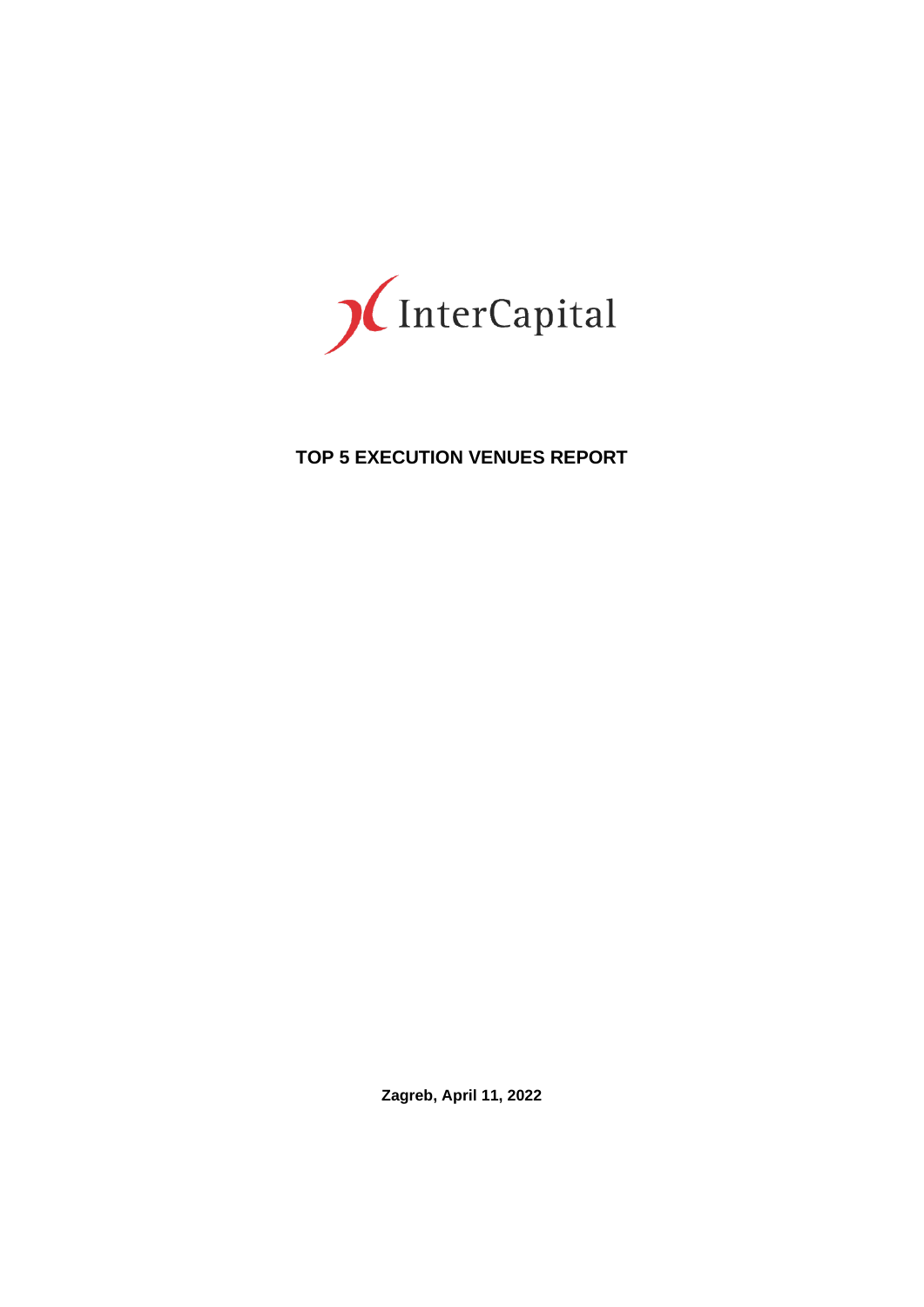# **TABLE OF CONTENTS**

| REGULATORY OBLIGATIONS AND COMPANY'S ACTION WHEN EXECUTING ORDERS  4                                                                                                                                                                            |  |
|-------------------------------------------------------------------------------------------------------------------------------------------------------------------------------------------------------------------------------------------------|--|
| <b>EXPLANATION OF THE RELATIVE IMPORTANCE THE FIRM GAVE TO THE EXECUTION</b><br><b>FACTORS OF PRICE, COSTS, SPEED, LIKELIHOOD OF EXECUTION OR ANY OTHER</b><br><b>CONSIDERATION INCLUDING QUALITATIVE FACTORS WHEN ASSESSING THE QUALITY OF</b> |  |
| <b>DESCRIPTION OF CLOSE LINKS, CONFLICTS OF INTERESTS, AND COMMON OWNERSHIPS</b><br>WITH RESPECT TO ANY EXECUTION VENUES USED TO EXECUTE ORDERS  5                                                                                              |  |
| <b>DESCRIPTION OF SPECIFIC ARRANGEMENTS WITH ANY EXECUTION VENUES REGARDING</b><br>PAYMENTS MADE OR RECEIVED, DISCOUNTS, REBATES OR NON-MONETARY BENEFITS                                                                                       |  |
| <b>EXPLANATION OF WHETHER OTHER CRITERIA WERE GIVEN PRECEDENCE OVER</b><br><b>IMMEDIATE PRICE AND COST WHEN EXECUTING RETAIL CLIENT ORDERS AND HOW THESE</b><br>OTHER CRITERIA WERE INSTRUMENTAL IN DELIVERING THE BEST POSSIBLE RESULT IN      |  |
|                                                                                                                                                                                                                                                 |  |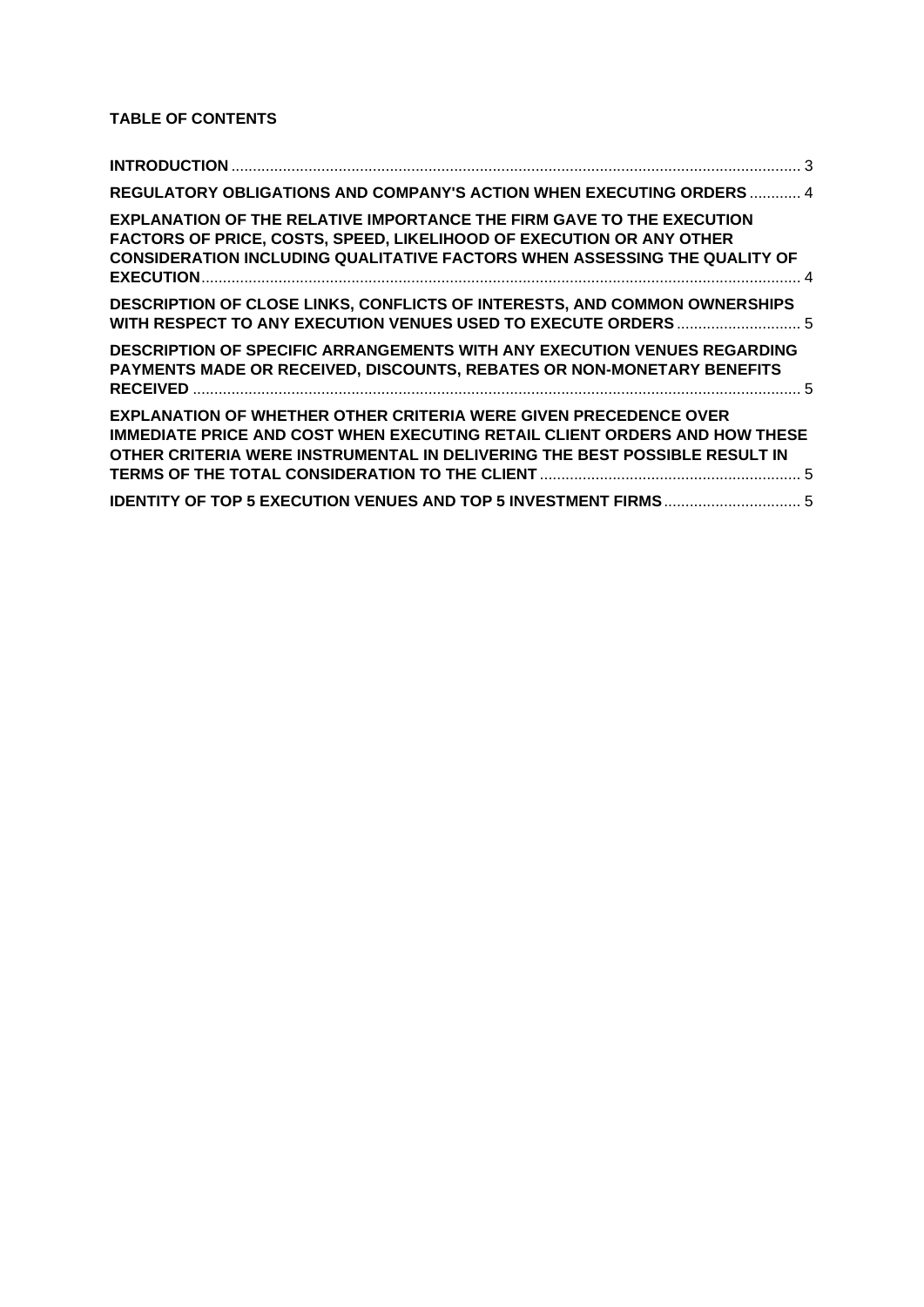#### <span id="page-2-0"></span>**INTRODUCTION**

Markets in Financial Instruments (MiFID II) - Directive 2014/65/EU establishes an obligation for investment firms to disclose information on the top five venues and the top five investment firms in terms of trading volume to which they have transmitted or submitted client orders in the previous year.

Considering that INTERKAPITAL securities Ltd., Zagreb, Masarykova 1 (hereinafter referred to as "InterCapital" or "the Company") provides investment services for the receipt and transfer of orders as well as executing orders within the meaning of Article 5, paragraph 1, item 1 and 2 of the Capital Market Act ( Official Gazette No. 65/2018, 17/20) it is obliged to comply with the provisions of MIFID II together with the applicable regulatory framework, which, in relation to the order execution, includes Delegated Regulation No. 2017/565 and Delegated Regulation No. 2017/576.

This report is given for the calendar year ending December 31, 2021. This report contains only applicable provisions of the regulatory package described above.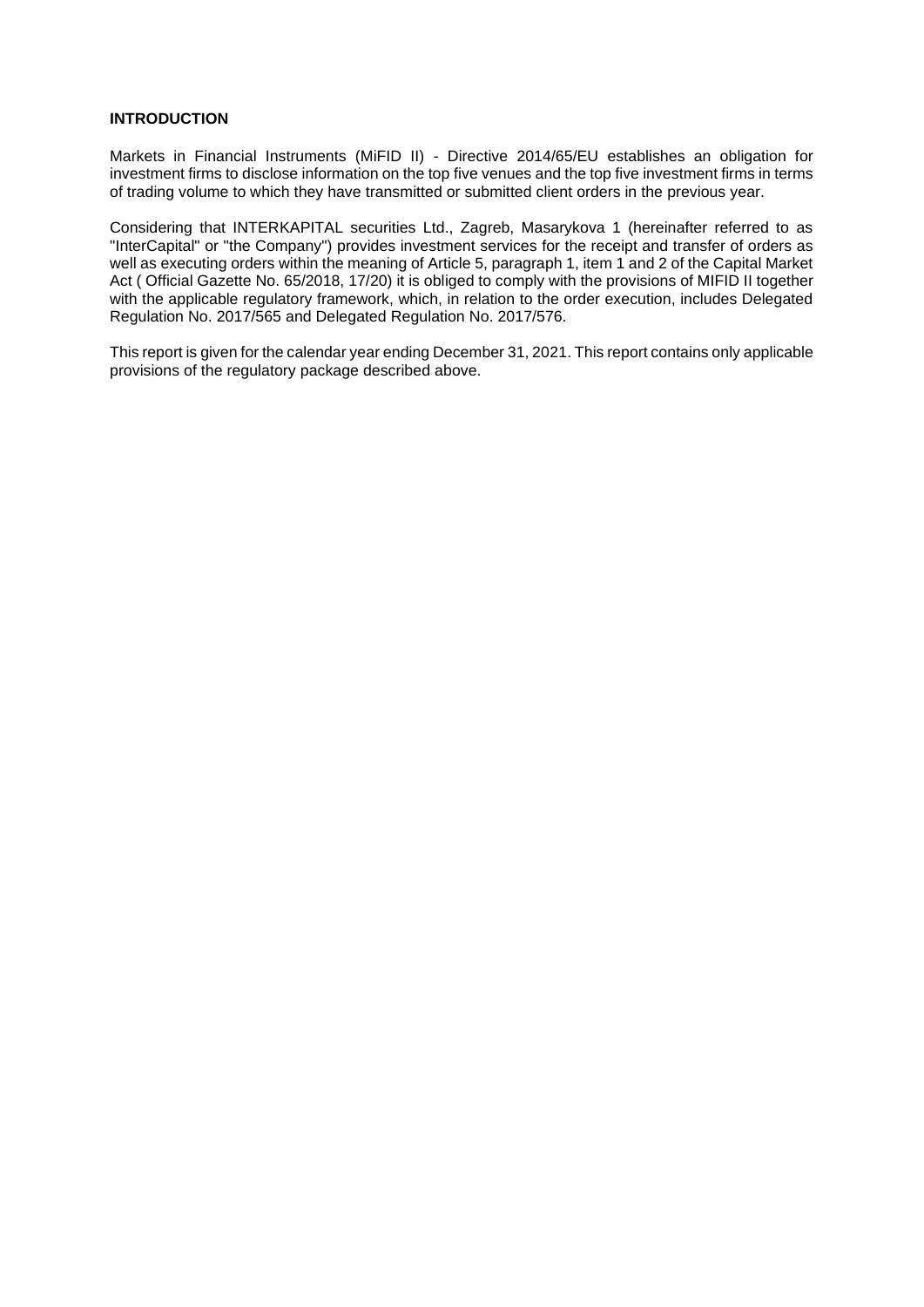#### <span id="page-3-0"></span>**REGULATORY OBLIGATIONS AND COMPANY'S ACTION WHEN EXECUTING ORDERS**

MIFID II establishes, among other things, two obligations for investment firms:

1) investment firms executing client orders summarize and annually publish for each class of financial instruments the **five best execution venues in terms of trading volume** on which they executed clients orders in the previous year and information on the quality of execution performed; and

2) for each class of financial instruments, the investment company summarizes and publishes annually the **five best investment firms in terms of trading volume** to which they have transferred or submitted clients' orders for execution in the previous year and information on the quality of the performed execution.

# <span id="page-3-1"></span>**EXPLANATION OF THE RELATIVE IMPORTANCE THE FIRM GAVE TO THE EXECUTION FACTORS OF PRICE, COSTS, SPEED, LIKELIHOOD OF EXECUTION OR ANY OTHER CONSIDERATION INCLUDING QUALITATIVE FACTORS WHEN ASSESSING THE QUALITY OF EXECUTION**

InterCapital adopted an Order Execution Policy (hereinafter referred to as "the Policy") available on the Company's website. The Company executes clients' orders directly at the execution venues or transfers them for execution to other entities (brokers). When selecting Execution venues and entities to which it transfers orders for execution, the Company selects those that enable the most favorable outcome for the clients in a consistent manner.

The Company carefully selects Execution venues and brokers to whom it transfers execution orders, and periodically (at least annually) reviews the selection.

When selecting Execution venues and entities to which they transfer orders for execution, the Company selects those that enable the most favorable outcome to be obtained when executing the orders in a consistent manner.

The criteria for selecting Execution venues are, with equal importance, the technical requirements and the ability of the Company to become a member at the specific venue, the reliability of the technical trading solution, the reliability of the settlement system, costs, likelihood of execution, liquidity, the depth of the order book.

Foreign markets in which the Company transfers orders are splits between Emerging Markets (Hungary, Slovenia, Serbia, Romania, Bulgaria, Bosnia and Herzegovina, Czech Republic, Poland and other markets in the Region) and Developed Markets.

The criteria for selecting the entities to which orders are transferred in Emerging Markets are, with equal importance, the reputation of the broker, the reliability of the execution and settlement of transactions, local market knowledge and the ranking of brokers in each market (measured by market share).

When transferring orders, the Company is required to take sufficient steps to achieve the most favorable outcome for the client while taking into account the elements relevant for the execution of the order. In determining the most favorable conditions, the Company will firstly, with equal importance to each element, take into account the price of the financial instrument and costs, and secondly, with equal importance to each element, take into account the speed and likelihood of execution and settlement, and the size and the type of the order. In doing so, the elements relevant to the execution of the order are not always the same, but depend on whether the client is a Retail or Professional client, or a Eligible counterparty in terms of the Policy. When the Company executes the Retail Investor orders, the achievement of the most favorable outcome is determined by the cost of the financial instrument and the costs associated with the execution of the order. For Professional clients, the deciding factor in executing orders is the relative importance of the criteria by which the order will be executed (not only the price and transaction costs as for Retail clients, but also the speed and probability of execution and settlement, order size, etc.). InterCapital may provide clients that have been classified as Eligible counterparties with brokerage services without considering the criteria established in the Policy.